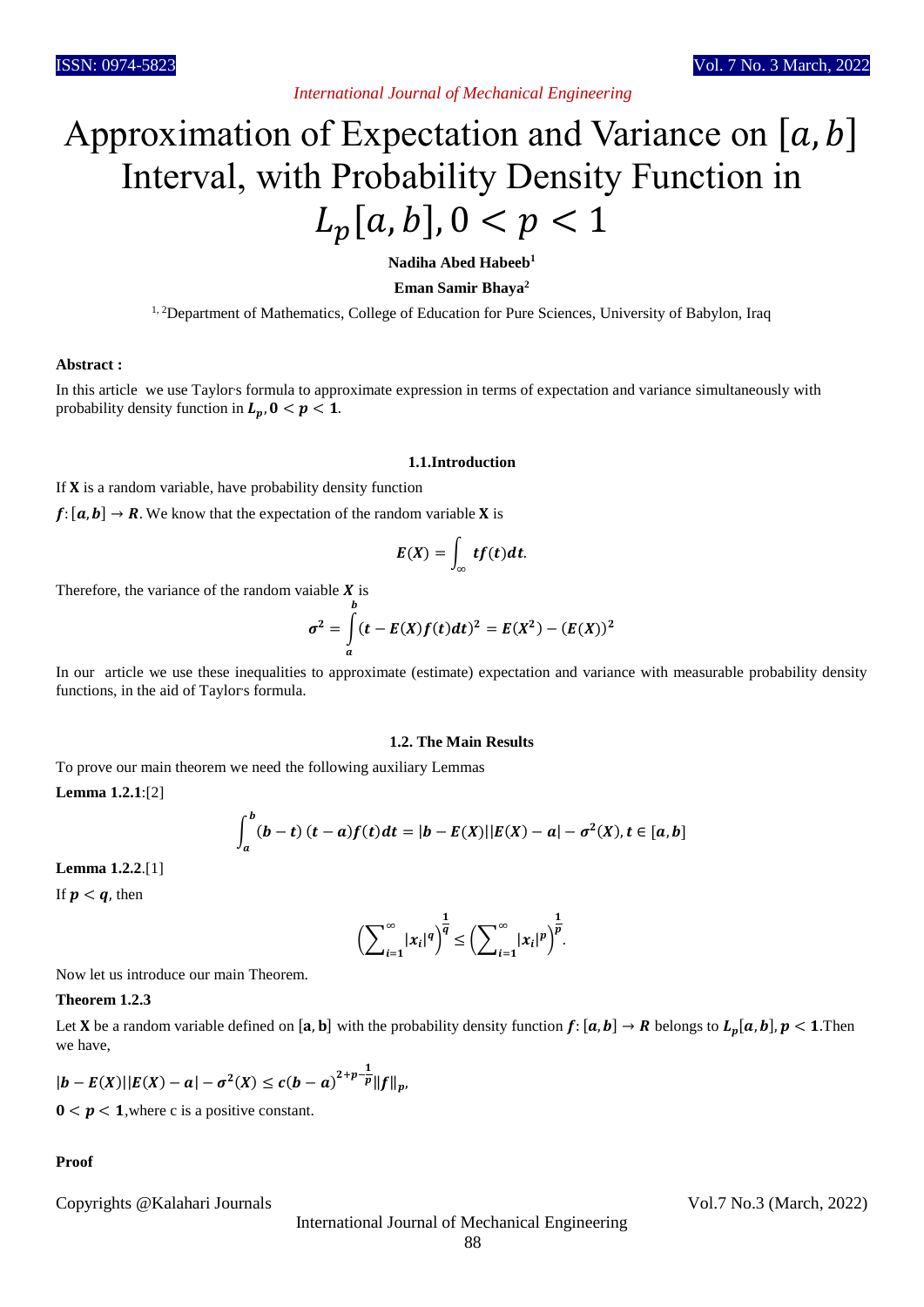Since

$$
\int_{a}^{b} (b-t) (t-a)f(t)dt \le \int_{a}^{b} (b-a)^{2} |f(t)|dt
$$
  
=  $(b-a)^{2} \int_{a}^{b} |f(t)|dt$ , (1)

Now

Let  $t_1 < t_2 < t_3 < \cdots < t_n$  be a partition for  $[a, b]$ ,  $a = t_0$  ,  $\Delta = \frac{b-a}{n}$  $\frac{-u}{n}$ ,  $t_1 = a + \frac{b-a}{n}$  $\frac{-a}{n}$ ,  $t_2 = a + \frac{2(b-a)}{n}$  $\frac{n}{n}$ , ...,  $t_n = a +$  $\bm{i}(\bm{b}-\bm{a})$  $\frac{1}{n}$ .

This implies,

$$
\int_{a}^{b} f(t)dt \cong \sum_{i=1}^{n} f(t_i) \frac{b-a}{n}, [54]
$$
 (2)

If  $p < 1$ , by using Lemma 1.2.2 and (2), we get

$$
\int_{a}^{b} f(t)dt \leq \left(\int_{a}^{b} |f(t)|^{\frac{1}{p}}\right)^{p} \leq c\left(\sum_{i=1}^{n} |f(t_i)|^{\frac{1}{p}} \frac{b-a}{n}\right)^{p}
$$

By using Holder inequality when  $q > 1, k > 1$  and  $\frac{1}{q} + \frac{1}{k}$  $\frac{1}{k}$  = 1, we get

$$
\int_{a}^{b} f(t)dt \le c(b-a)^{p} \left( \left( \sum_{i=1}^{n} |f(t_{i})|^{p} \right)^{\frac{p}{q}} \left( \sum_{i=1}^{n} \left| \frac{1}{n} \right|^{k} \right)^{\frac{p}{k}} \right)
$$
\n
$$
\le c(b-a)^{p} \left( \left( \sum_{i=1}^{n} |f(t_{i})|^{p} \right)^{\frac{p}{q}} \sum_{i=1}^{n} \frac{1}{n^{k}} \right), k > 1
$$
\n
$$
\le c(b-a)^{p} \left( \left( \sum_{i=1}^{n} |f(t_{i})|^{p} \right)^{\frac{1}{p}} \frac{1}{n^{k-1}} \right)
$$

Assume  $\frac{1}{p} = k - 1$ , then

$$
\int_{a}^{b} f(t)dt \leq \frac{c(b-a)^{p}}{(b-a)^{\frac{1}{p}}} \left( \left( \sum_{i=1}^{n} |f(t_{i})|^{p} \frac{(b-a)}{n} \right)^{\frac{1}{p}} \right)
$$
\n
$$
\leq \frac{c(b-a)^{p}}{(b-a)^{\frac{1}{p}}} \left( \left( \int_{a}^{b} |f(t_{i})|^{p} \right)^{\frac{1}{p}} \right)
$$
\n
$$
\leq \frac{c(b-a)^{p}}{(b-a)^{\frac{1}{p}}} ||f||_{p}. \tag{3}
$$

Thus

$$
\int_{a}^{b} (b-t) (t-a) f(t) dt \le c (b-a)^{2+p-\frac{1}{p}} \|f\|_{p}
$$

Then by repeating of using of  $(2)$ , we get,

$$
\int_a^b (b-t) (t-a) f(t) dt \le (b-a)^{2+p-\frac{1}{p}} ||f||_{p.}
$$

Then by using Lemma 1.2.1 , we get,

Copyrights @Kalahari Journals Vol.7 No.3 (March, 2022)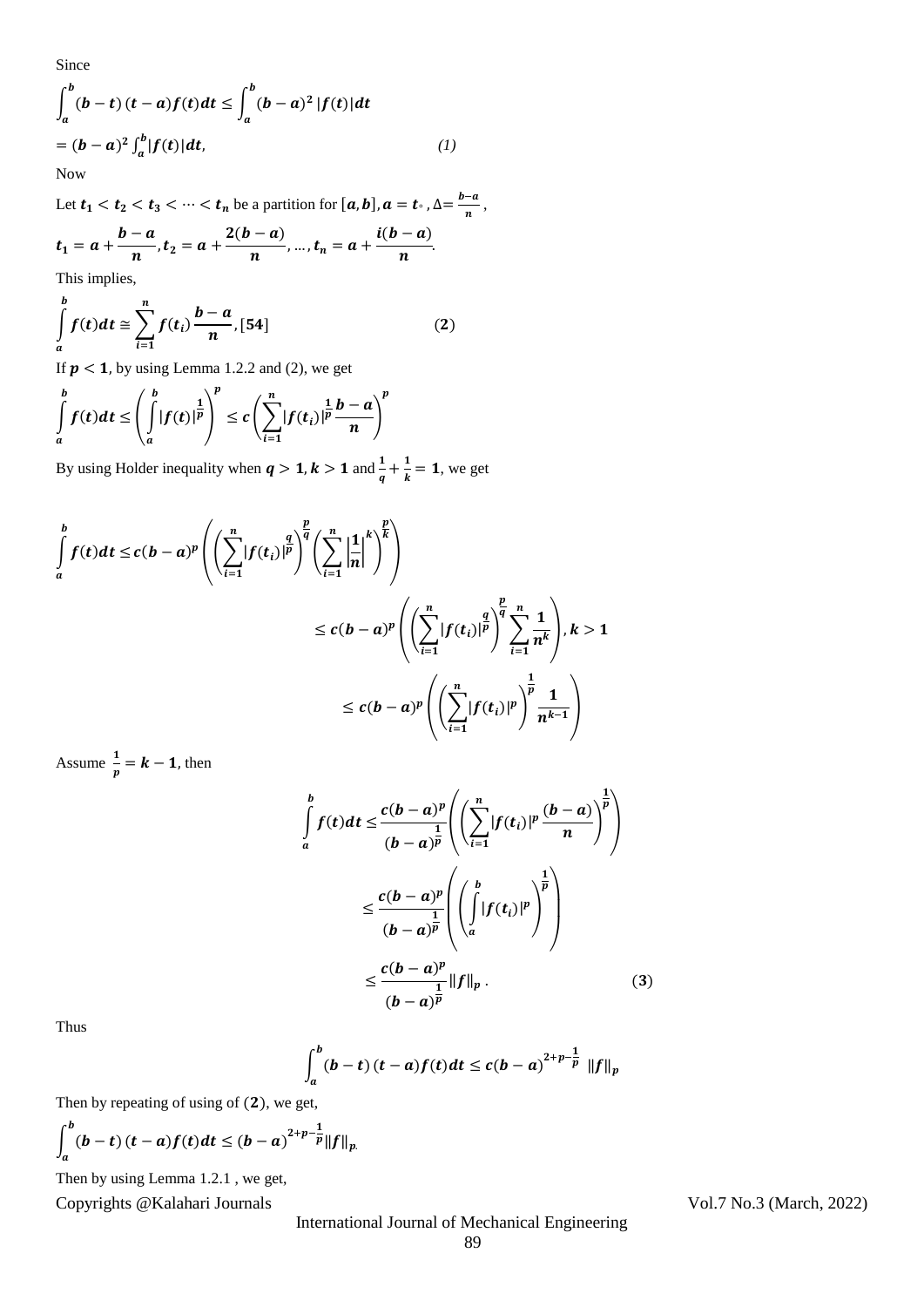$$
|b - E(X)||E(X) - a| - \sigma^2(X) \le (b - a)^{2+p-\frac{1}{p}} ||f||_{p},
$$

$$
0 < p < 1
$$

## **Theorem 1.2.4**

Let **X** be a random variable defined in [a, b] with the probability density function  $f: [a, b] \to R$  belongs to  $L_p[a, b]$ ,  $p < 1$ . Then we have,

$$
\left| |b - E(X)| |E(X) - a| - \sigma^2(X) - \frac{(b-a)^3}{6} \right| \leq \frac{(b-a)}{2} \big( (a+x)^2 + (b+x)^2 \|f(t)\|_p \big) + \frac{(b-a)^3}{6}
$$

## **Proof**

Recall pre-Gruss inequality when  $0 < p < 1$ 

$$
\left| \frac{1}{b-a} \int_{a}^{b} h(t)g(x,t)dt - \int_{a}^{b} h(t) dt \frac{1}{b-a} \int_{a}^{b} g(x,t)dt \right|
$$
  
\n
$$
\leq \frac{1}{2} \{(a+x)^2 + (b+x)^2 ||h(t)||_p\} + \left| \int_{a}^{b} h(t) dt \frac{1}{b-a} \int_{a}^{b} g(x,t)dt \right| (4)
$$
  
\nPut  $h(t) = f(t), g(x,t) = (b-t)(t-a), \text{ in (4), we get.}$ 

$$
\left|\frac{1}{b-a}\int_{a}^{b}f(t)(b-t)(t-a)dt-\int_{a}^{b}f(t)dt\frac{1}{b-a}\int_{a}^{b}(b-t)(t-a)dt\right|
$$
  

$$
\leq \frac{1}{2}((a+x)^{2}+(b+x)^{2}\|f(t)\|_{p})+\left|\int_{a}^{b}f(t)dt\frac{1}{b-a}\int_{a}^{b}(b-t)(t-a)dt\right|.
$$
 (5)

Now let us compute  $\int_a^b (b-t)$  $\int_{a}^{b}(b-t)(t-a)dt$  $\mathbf{r}$ 

$$
\int_{a}^{b} (b-t) (t-a) dt
$$
\n
$$
= \int_{a}^{b} (bt - ab - t^{2} + at) dt = \frac{t^{3}}{3} - abt - \frac{t^{3}}{3} + \frac{at^{2}}{2} \Big|_{a}^{b}
$$
\n
$$
= \left(\frac{b^{3}}{2} - ab^{2} - \frac{b^{3}}{3} + \frac{ab^{2}}{2}\right) - \left(\frac{a^{2}b}{2} - ba^{2} - \frac{a^{3}}{3} + \frac{a^{3}}{2}\right)
$$
\n
$$
= \left(\frac{3b^{3} - 6ab^{2} - 2b^{3} + 3ab^{2}}{6}\right) - \left(\frac{3a^{2}b - 6ba^{2} - 2a^{3} + 3a^{3}}{6}\right)
$$
\n
$$
= \frac{(b^{3} - 3ab^{2}) - (a^{3} - 3ba^{2})}{6} = \frac{b^{3} - 3ab^{2} + 3ba^{2} - a^{3}}{6} = \frac{(b-a)^{3}}{6} \qquad (6)
$$

Then using (6) to complete our estimate in (5). Also we have  $\int_a^b f(t) dt = 1$  $\int_a^b f(t)dt = 1$ , we obtain

$$
\left|\frac{1}{b-a}\int_{a}^{b}f(t)(b-t)(t-a)dt - \frac{(b-a)^{3}}{6}\right|
$$
  
\n
$$
\leq \frac{1}{2}((a+x)^{2} + (b+x)^{2}||f(t)||_{p}) + \frac{(b-a)^{2}}{6}.
$$
  
\nThen,  
\n
$$
\left|\frac{b}{b}\right|
$$
  
\n
$$
(b-a)^{3}
$$

$$
\left| \int_{a}^{b} f(t)(b-t)(t-a)dt - \frac{(b-a)^{3}}{6} \right|
$$
  

$$
\leq \frac{(b-a)}{2} \Big( (a+x)^{2} + (b+x)^{2} \| f(t) \|_{p} \Big) + \frac{(b-a)^{3}}{6},
$$

Copyrights @Kalahari Journals Vol.7 No.3 (March, 2022)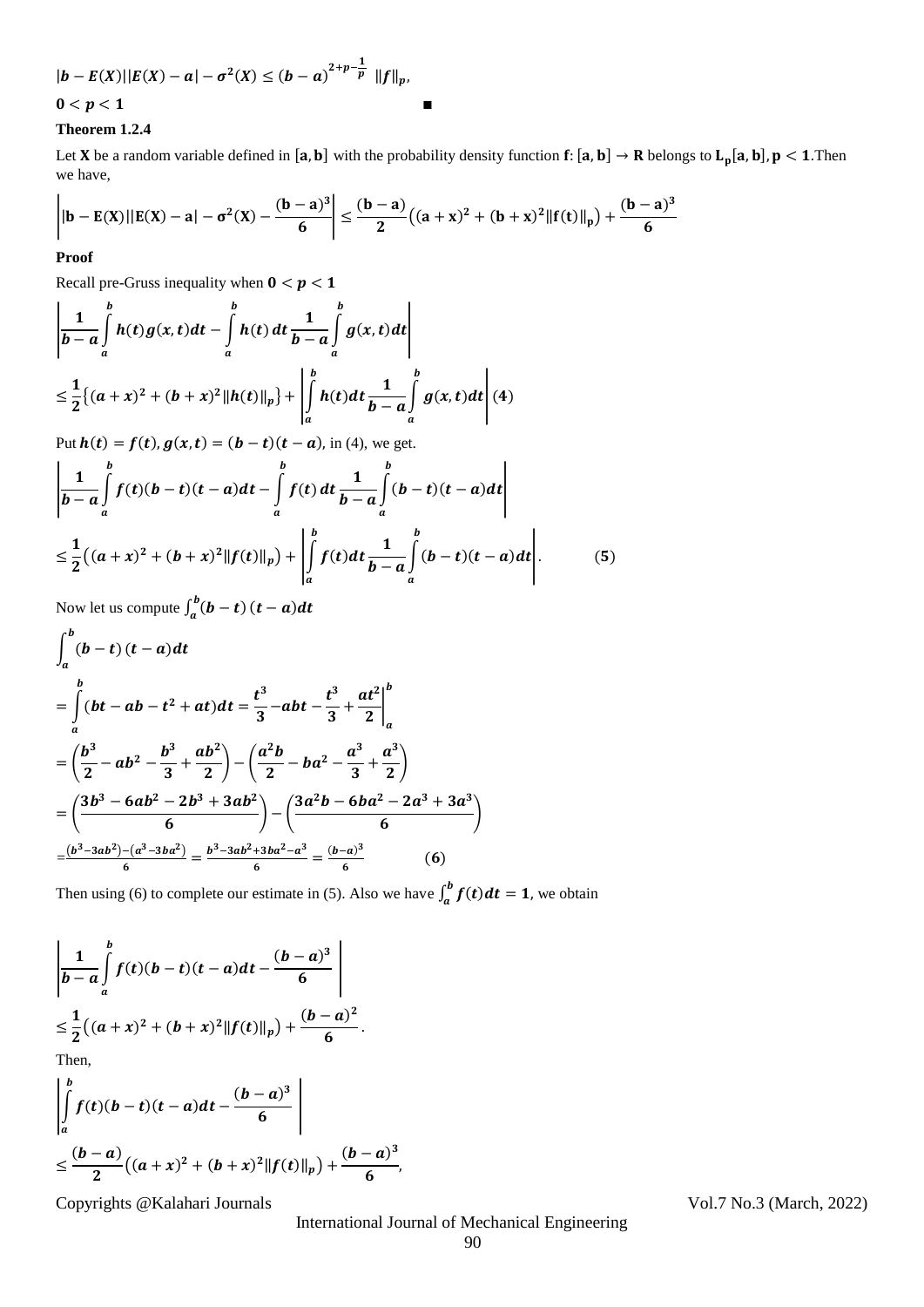Now by using Lemma 1.2.1 , we get,

$$
\left| |b - E(X)| |E(X) - a| - \sigma^2(X) - \frac{(b - a)^3}{6} \right| \le
$$
  

$$
\frac{(b - a)}{2} ((a + x)^2 + (b + x)^2 ||f(t)||_p) + \frac{(b - a)^3}{6}
$$

**Corollary 1.2.4**

$$
\left| |b - E(X)| |E(X) - a| - \sigma^2(X) - \frac{(b - a)^3}{6} \right| \le (b + a)^3 (1 + ||f||_p)
$$

#### **Proof:**

Since,

By using Theorem 1.2.4, we get,

$$
\left| |b - E(X)| |E(X) - a| - \sigma^2(X) - \frac{(b - a)^3}{6} \right| \le
$$
  

$$
\frac{(b - a)}{2} \left( (a + x)^2 + (b + x)^2 ||f(t)||_p \right) + \frac{(b - a)^3}{6} \le (b + a)^3 (1 + ||f||_p)
$$

# **Theorem 1.2.5**

Let **X** be a random variable defined in [a, b] with the probability density function  $f: [a, b] \to R$ .If  $f, \hat{f} \in L_p[a, b], p < 1$ , then we have,

$$
|b - E(X)| |E(X) - a| - \sigma^2(X) \leq 2^{\frac{1}{p} + 3} b^{\frac{4}{p}} ||f||_{p}, 0 < p < 1
$$

**Proof:**

Recall the "Pre-Chebychev inequality"

$$
\left| \frac{1}{b-a} \int_{a}^{b} f(x)g(x)dx - \frac{1}{b-a} \int_{a}^{b} f(x) dx \frac{1}{b-a} \int_{a}^{b} g(x)dx \right| \le
$$
  

$$
(b-a) \left\| \hat{f} \right\|_{p} \left| \frac{1}{(b-a)} \int_{a}^{b} |g(x)|^{2} dx - \left( \frac{1}{(b-a)} \int_{a}^{b} |g(x)| dx \right)^{p} \right|^{p}
$$
(7)

In (7) put  $g(x) = (t - a)(b - t)$ , we get

$$
\left| \frac{1}{b-a} \int_{a}^{b} f(t)(t-a)(b-t)dt - \frac{1}{b-a} \int_{a}^{b} f(t) dt \frac{1}{b-a} \int_{a}^{b} (t-a)(b-t)dt \right|
$$
  
\n
$$
\le (b-a) \left\| f \right\|_{p} \left| \frac{1}{(b-a)} \int_{a}^{b} |(t-a)(b-t)|^{2} dt - \left( \frac{1}{(b-a)} \int_{a}^{b} |(t-a)(b-t)| dt \right)^{p} \right|^{\frac{1}{p}} \tag{8}
$$

Since

$$
\int_{a}^{b} |(t-a)(b-t)| dt = \frac{(b-a)^3}{6}, \int_{a}^{b} f(t) dt = 1.
$$

And

$$
\int_{a}^{b} |(t-a)(b-t)|^2 dt = \int_{a}^{b} (t-a)^2 (b-t)^2 dt = \frac{(b-a)^5}{30}.
$$

Then (8) become,

Copyrights @Kalahari Journals Vol.7 No.3 (March, 2022)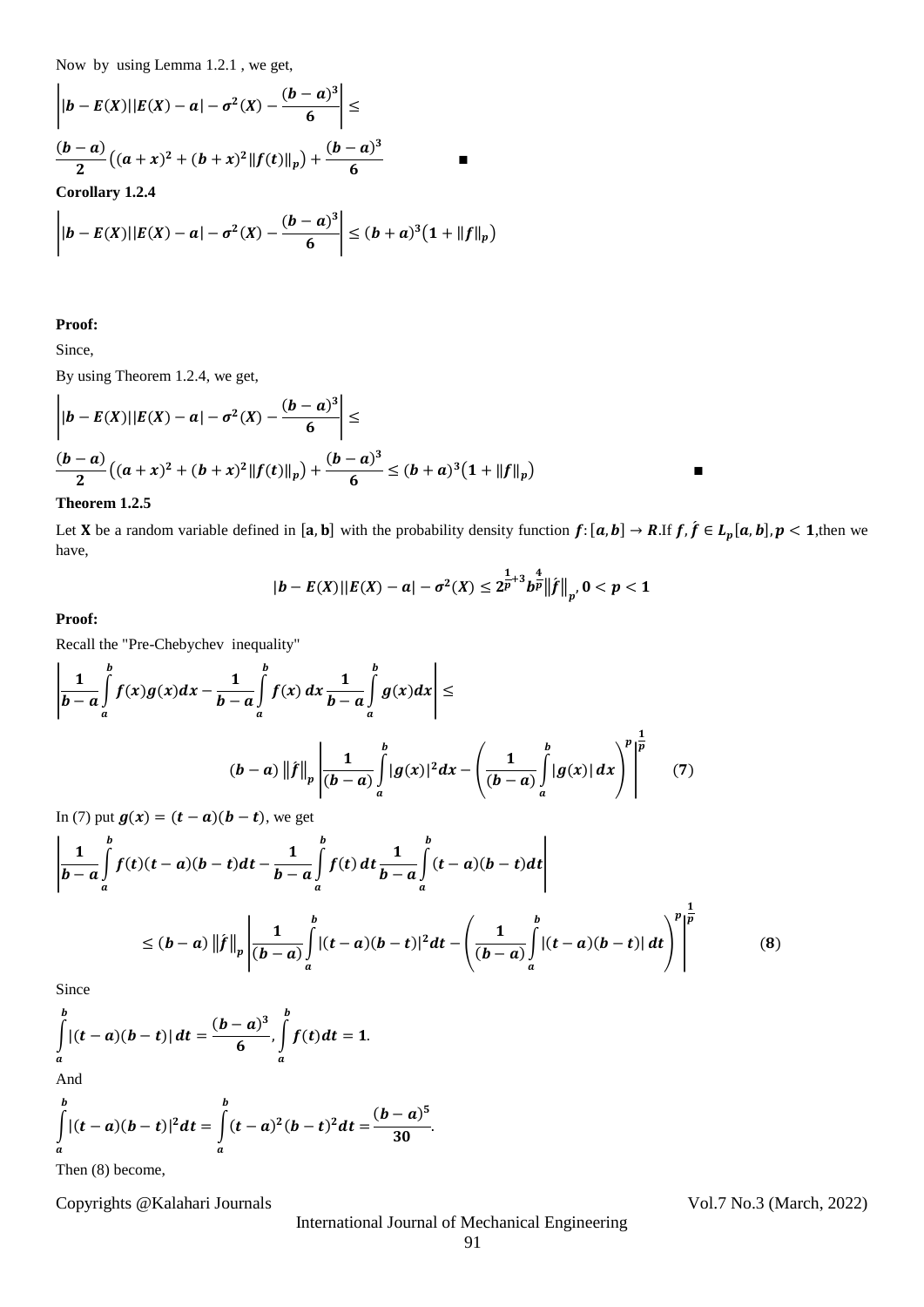$$
\left|\frac{1}{b-a}\int_{a}^{b}f(t)(t-a)(b-t)dt-\frac{(b-a)}{6}\right|\leq
$$
  

$$
(b-a)\left\|f\right\|_{p}\left|\frac{1}{(b-a)}\int_{a}^{b}\frac{(b-a)^{5}}{30}dt-\left(\frac{(b-a)^{2}}{6}\right)^{p}\right|^{\frac{1}{p}}.
$$

Then,

$$
\left| \int_{a}^{b} f(t)(t-a)(b-t)dt - \frac{(b-a)^{2}}{6} \right| \le
$$
  

$$
(b-a)^{2} ||f||_{p} \left| \left[ \frac{(b-a)^{4}}{30} - \left( \frac{(b-a)^{2}}{6} \right)^{p} \right] \right|^{\frac{1}{p}}
$$

By using Lemma 1.2.1, we get

$$
\left| |b - E(X)| |E(X) - a| - \sigma^2(X) - \frac{(b - a)^2}{6} \right| \le
$$
  

$$
(b - a)^2 ||f||_p \left| \left[ \frac{(b - a)^4}{30} - \left( \frac{(b - a)^2}{6} \right)^p \right] \right|^{\frac{1}{p}},
$$

This implies,

$$
\left| |b - E(X)| |E(X) - a| - \sigma^2(X) - \frac{(b - a)^2}{6} \right| \le
$$
\n
$$
(b - a)^2 ||f||_p 2^{\frac{1}{p}-1} \left( \left( \frac{(b - a)^4}{30} \right)^{\frac{1}{p}} + \frac{(b - a)^2}{6} \right)
$$
\n
$$
\le (b - a)^2 ||f||_p 2^{\frac{1}{p}-1} \left( \frac{2^{\frac{4}{p}-1} \left( b^{\frac{4}{p}} + a^{\frac{4}{p}} \right)}{30^{\frac{1}{p}}} + \frac{2}{6} (b^4 + a^4) \right)
$$
\n
$$
\le (b - a)^2 ||f||_p 2^{\frac{1}{p}-1} \left( b^{\frac{4}{p}} + a^{\frac{4}{p}} + b^4 + a^4 \right)
$$
\n
$$
\le (b - a)^2 ||f||_p 2^{\frac{1}{p}-1} \left( b^{\frac{4}{p}} + a^{\frac{4}{p}} + b^{\frac{4}{p}} + a^{\frac{4}{p}} \right)
$$
\n
$$
\le (b - a)^2 ||f||_p 2^{\frac{1}{p}} \left( b^{\frac{4}{p}} + a^{\frac{4}{p}} \right)
$$
\n
$$
\le 2(b^2 + a^2) ||f||_p 2^{\frac{1}{p}} \left( b^{\frac{4}{p}} + a^{\frac{4}{p}} \right)
$$
\n
$$
\le 2^{\frac{1}{p}+2} \left( b^{\frac{4}{p}} + a^{\frac{4}{p}} \right) ||f||_p
$$
\n
$$
\le 2^{\frac{1}{p}+3} b^{\frac{4}{p}} ||f||_p.
$$
\nThen, we get

len ,we get

$$
\left| |b - E(X)| |E(X) - a| - \sigma^2(X) - \frac{(b - a)^2}{6} \right| \leq 2^{\frac{1}{p} + 3} b^{\frac{4}{p}} ||f||_p \quad \blacksquare
$$

**Lemma 5.2.7**[4]

Copyrights @Kalahari Journals Vol.7 No.3 (March, 2022)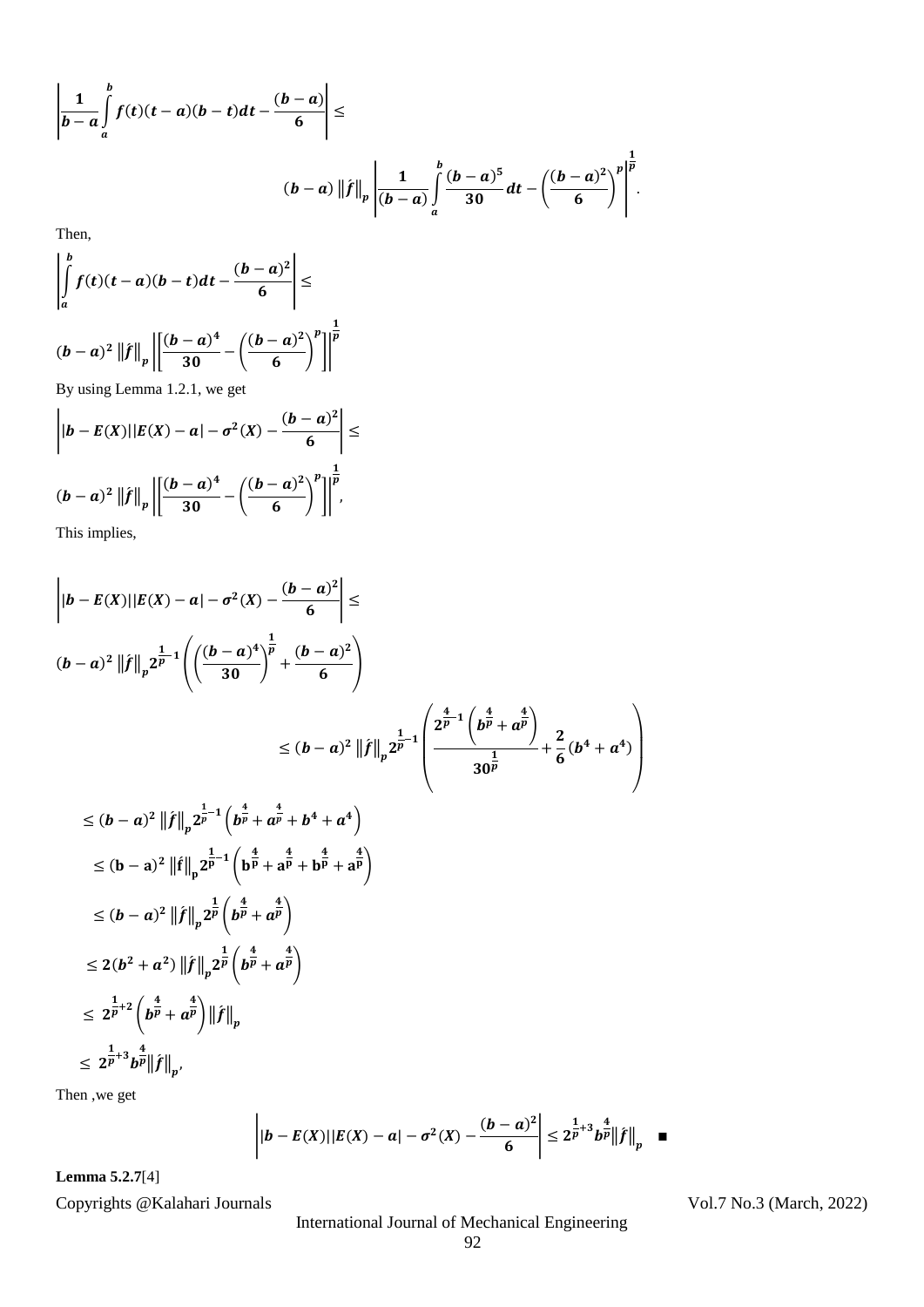If  $g, h, h \in L_1[a, b]$ , then

$$
\left|\frac{1}{b-a}\int_{a}^{b}h(t)g(t)dt-\frac{1}{b-a}\int_{a}^{b}h(t) dt \frac{1}{b-a}\int_{a}^{b}g(t)dt\right|^{2} \leq
$$
\n
$$
\left(\frac{b-a}{\pi}\right)^{2}\int_{a}^{b}|\hat{h}|^{2}\left[\frac{1}{b-a}\int_{a}^{b}g(t)^{2}dt-\left(\frac{1}{b-a}\int_{a}^{b}g(t) dt\right)^{2}\right]
$$

Is Pre-Lupas inequality, when  $g, h$  and  $\hat{h} \in L_2[a, b]$ 

Now let us generalize Pre-Lupas inequality for  $L_p[a, b]$ ,  $p < 1$  spaces.

## **Theorem 1.2.8**

If  $g, h, h \in L_p[a, b], 0 < p < 1$ , then

$$
\left|\frac{1}{b-a}\int_{a}^{b}h(t)g(t)dt-\frac{1}{b-a}\int_{a}^{b}h(t) dt \frac{1}{b-a}\int_{a}^{b}g(t)dt\right|\leq \frac{c(b-a)^{p-\frac{1}{p}}}{\pi}\|\hat{h}\|_{p}\left(\frac{1}{b-a}\int_{a}^{b}g(t)^{2}dt-\int_{a}^{b}g(t)dt\right)
$$

Where c is a positive constant.

# **Proof**

By using Lemma 1.2.7 and (2) we get,

$$
\left|\frac{1}{b-a}\int_{a}^{b}h(t)g(t)dt-\frac{1}{b-a}\int_{a}^{b}h(t) dt \frac{1}{b-a}\int_{a}^{b}g(t)dt\right|\leq
$$

$$
\frac{c(b-a)}{\pi}\left(\sum_{i=1}^{n}\frac{b-a}{n}\left|h(t_{i})\right|^{2}\right)^{\frac{1}{2}}\left(\frac{1}{b-a}\int_{a}^{b}g(t)^{2}dt-\int_{a}^{b}g(t)dt\right)
$$

J.

Then using (3) secondly, we get

$$
\left|\frac{1}{b-a}\int_{a}^{b}h(t)g(t)dt-\frac{1}{b-a}\int_{a}^{b}h(t) dt \frac{1}{b-a}\int_{a}^{b}g(t)dt\right|\leq
$$
  

$$
\frac{c(b-a)}{\pi}\left\|h\right\|_{p}\left(\frac{1}{b-a}\int_{a}^{b}g(t)^{2}dt-\int_{a}^{b}g(t)dt\right)
$$

**Collorally 1.2.9**

$$
\left| |b - E(X)| |E(X) - a| - \sigma^2(X) - \frac{(b-a)^3}{6} \right| \leq \frac{c(b-a)^{5+p-\frac{1}{p}}}{6\pi} \left( \frac{b-a}{5} - 1 \right) \left\| f \right\|_{p},
$$

where c is a positive constant.

# **Proof**

Put  $h(t) = f(t), g(x) = (t - a)(b - t)$  in Theorem 1.2.8, we get

$$
\left| \frac{1}{b-a} \int_{a}^{b} f(t)(t-a)(b-t)dt - \frac{1}{b-a} \int_{a}^{b} f(t) dt \frac{1}{b-a} \int_{a}^{b} (t-a)(b-t)dt \right| \le \frac{c(b-a)^{p-\frac{1}{p}}}{\pi} ||\hat{f}||_{p} \left( \frac{1}{b-a} \int_{a}^{b} [(t-a)(b-t)]^{2} dt - \int_{a}^{b} (t-a)(b-t) dt \right)
$$
(9)

By using Lemma 1.2.1, we get

Copyrights @Kalahari Journals Vol.7 No.3 (March, 2022)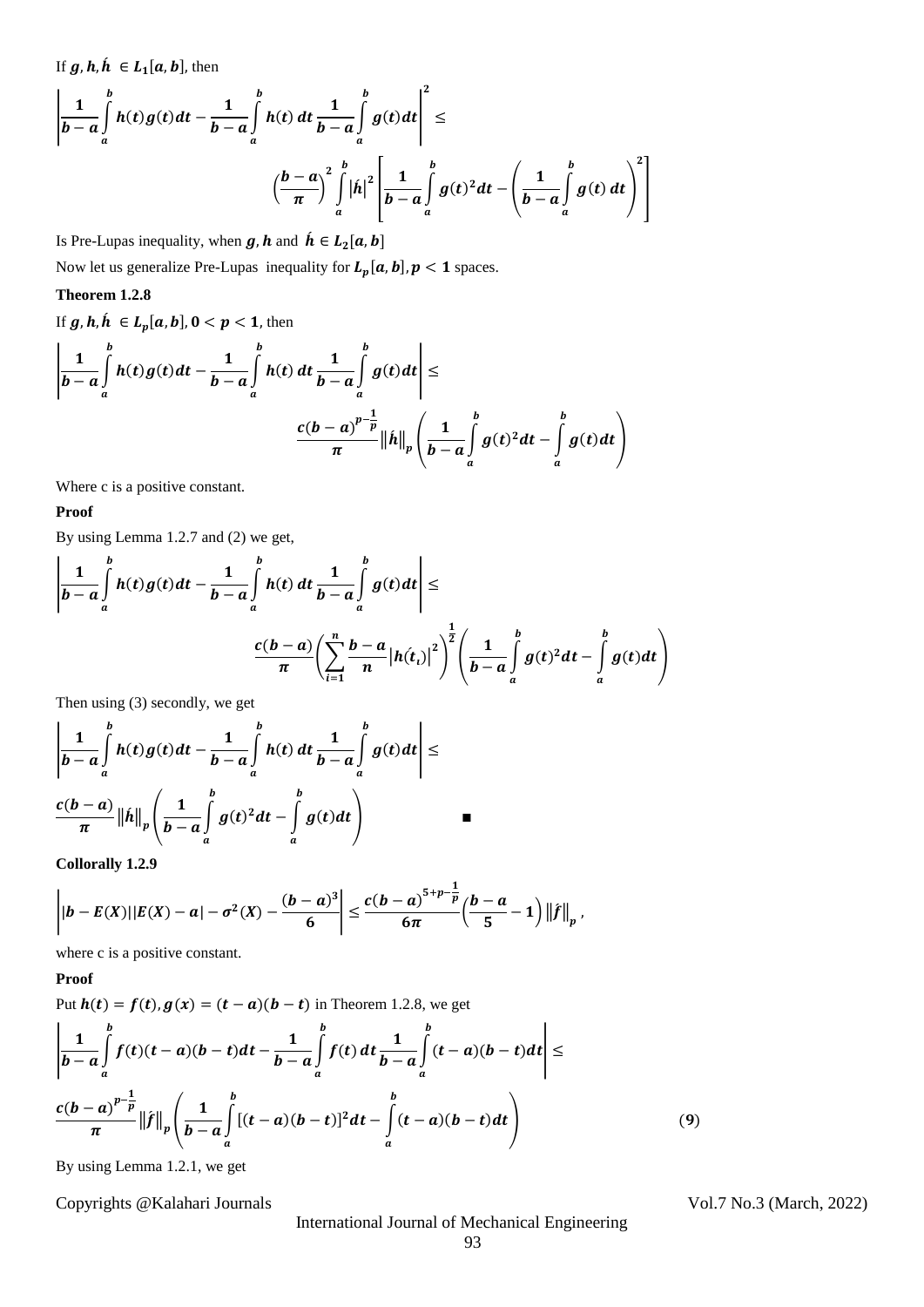$$
\int_a^b (b-t) (t-a) f(t) dt = |b - E(X)| |E(X) - a| - \sigma^2(X),
$$

Since

$$
\int_{a}^{b} (t-a)^{2} (b-t)^{2} dt = \frac{(b-a)^{5}}{30}
$$
 and 
$$
\int_{a}^{b} f(t) dt = 1.
$$
 Also,

$$
\int_{a}^{b} (b-t) (t-a) dt = \frac{(b-a)^3}{6},
$$

So ,( 9) implies,

$$
\left| |b - E(X)| |E(X) - a| - \sigma^2(X) - \frac{(b - a)^3}{6} \right| \leq \frac{c(b - a)^{2+p-\frac{1}{p}}}{\pi} ||f||_p \left( \frac{(b - a)^4}{30} - \frac{(b - a)^3}{6} \right).
$$

Then , we get,

$$
\left| |b - E(X)| |E(X) - a| - \sigma^2(X) - \frac{(b - a)^3}{6} \right| \leq \frac{c(b - a)^{5+p-\frac{1}{p}}}{6\pi} \left( \frac{b - a}{5} - 1 \right) \left\| f \right\|_p,
$$

where c is a positive constant  $\blacksquare$ 

## **Theorem 1.2.10**

Let **X** be a random variable with the probability density function  $f: [a, b] \to R$ .If  $f \in L_p^n[a, b] = \{f: [a, b] \to R, f, f^{(n)} \in R\}$  $L_p^n[a, b], 0 < p < 1$ }, then we have

$$
\left| |b - E(X)| |E(X) - a| - \sigma^2(X) - \sum_{i=0}^n \frac{(i+1)(b-a)^{i+1} f^{(i)}(a)}{(i+3)!} \right| \leq \frac{c}{n!} ||f^{(n+1)}||_p \frac{(b-a)^{(n+1)p+3}}{(np+2)(np+3)}
$$

where c is an absolute constant.

#### **Proof**

The Taylor's formula with integral remainder [13] is

$$
f(t) = \sum_{i=0}^{n} \frac{(t-a)^n}{i!} f^{(i)}(a) + \frac{1}{n!} \int_{a}^{t} (t-s)^n f^{(n+1)}(s) ds
$$
  

$$
t \in [a, b]
$$
 (10)

By using Lemma1.2.1 and (10), we have

$$
|\boldsymbol{b} - \boldsymbol{E}(\boldsymbol{X})| |\boldsymbol{E}(\boldsymbol{X}) - \boldsymbol{a}| - \sigma^2(\boldsymbol{X})
$$
  
= 
$$
\int_a^b (b - t) (t - a) \left[ \sum_{i=0}^n \frac{(t - a)^n}{i!} f^{(i)}(a) + \frac{1}{n!} \int_a^t (t - s)^n f^{(n+1)}(s) ds \right] dt,
$$

$$
= \sum_{i=0}^{n} \frac{(t-a)^{n}}{i!} f^{(i)}(a) \int_{a}^{b} (b-t) (t-a) dt + \frac{1}{n!} \left[ \int_{a}^{b} (b-t) (t-a) \int_{a}^{t} (t-s)^{n} f^{(n+1)}(s) ds \right] dt \quad (11)
$$

Using the transformation  $t = (1 - u)a + ub$ ,  $t \in [a, b]$ 

Copyrights @Kalahari Journals Vol.7 No.3 (March, 2022) If  $t = a$ , then  $a = (1 - u)a + ub$  $a = a - au + ub$  $0 = u(b - a).$ This implies,  $u = 0$  where  $t = a$ . Similarly, If  $t = b$ , we obtain  $u = 1$ . Also,  $dt = (b - a)du$ ,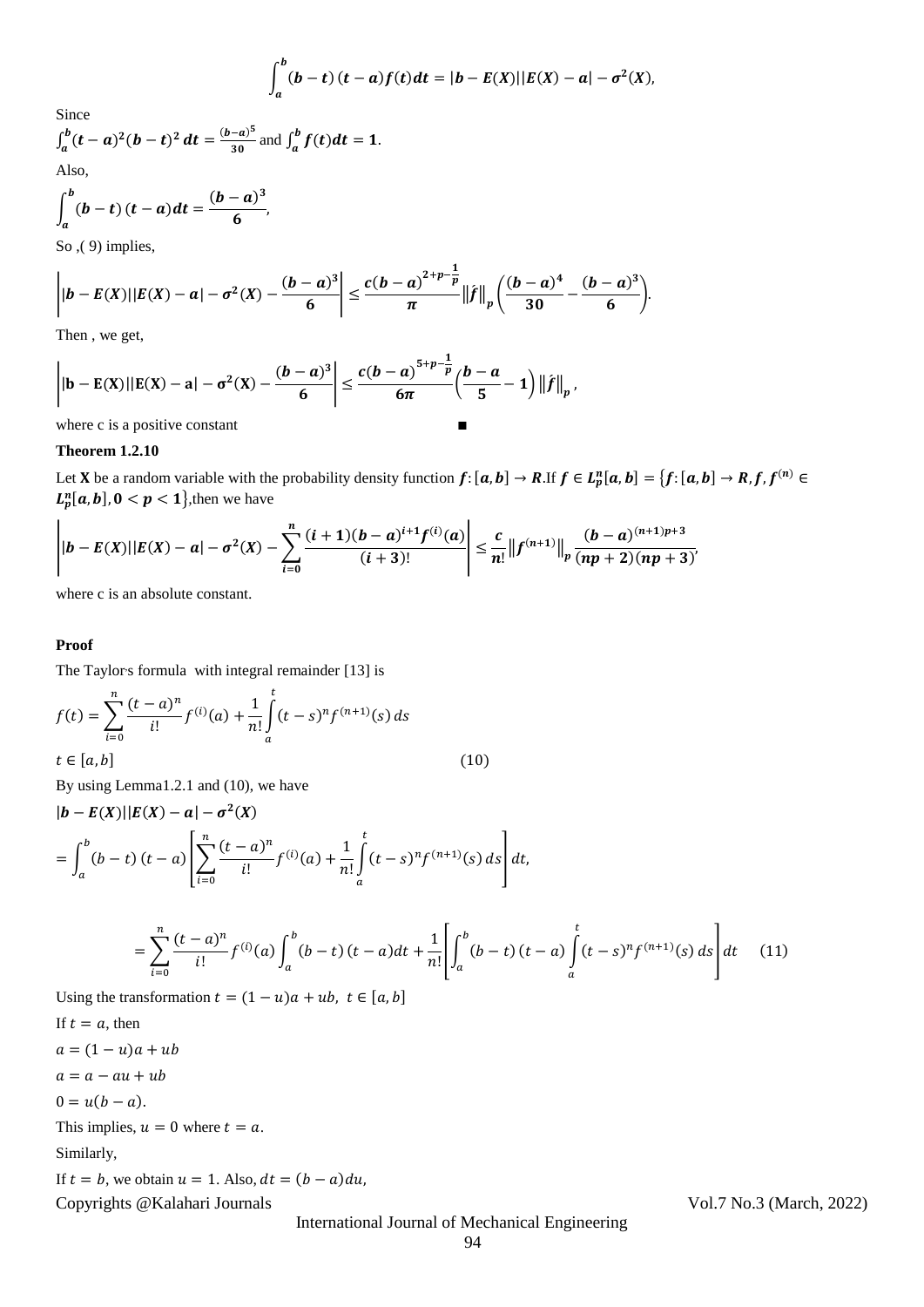$$
\int_{a}^{b} (t-a)^{i+1} (b-t) dt = (b-a)^{i+3} \int_{0}^{1} u^{i+1} (1-u) du = \frac{1}{(i+2)(i+3)}
$$

By using (11), we deduce that,

$$
|b - E(X)||E(X) - a| - \sigma^2(X)
$$
  
= 
$$
\sum_{i=0}^n \frac{1}{(i+2)(i+3)} \frac{(b-a)^{i+1} f^{(i)}(a)}{i!} + \frac{1}{n!} \left[ \int_a^b (b-t) (t-a) \int_a^t (t-s)^n f^{(n+1)}(s) ds \right] dt
$$

This implies,

$$
\left| |b - E(X)| |E(X) - a| - \sigma^2(X) - \sum_{i=0}^n \frac{(i+1)(b-a)^{i+1} f^{(i)}(a)}{(i+3)!} \right|
$$
  

$$
\leq \frac{1}{n!} \int_a^b (b-t) (t-a) \left| \int_a^t (t-s)^n f^{(n+1)}(s) ds \right| dt \qquad (12)
$$

Since

$$
\left|\int\limits_a^t (t-s)^n f^{(n+1)}(s) \, ds\right| \leq \int\limits_a^t |t-s|^n \left|f^{(n+1)}(s)\right| ds.
$$

Then by using (3), this implies,

$$
\left| \int_{a}^{t} (t-s)^{n} f^{(n+1)}(s) ds \right| \le c(b-a)^{p-\frac{1}{p}} \left( \int_{a}^{t} |t-s|^{pn} |f^{(n+1)}(s)|^{p} ds \right)^{\frac{1}{p}},
$$

Then , we get,

$$
\left| \int_{a}^{t} (t-s)^{n} f^{(n+1)}(s) ds \right| \le c(b-a)^{p-\frac{1}{p}} |t-s|^{pn} \| f^{(n+1)} \|_{p'}
$$
  
0 < p < 1. (13)

Put (13) in (12), we get,

$$
\left| |b - E(X)| |E(X) - a| - \sigma^2(X) - \sum_{i=0}^n \frac{(i+1)(b-a)^{i+1} f^{(i)}(a)}{(i+3)!} \right|
$$
  

$$
\leq \frac{c(b-a)^{p-\frac{1}{p}}}{n!} ||f^{(n+1)}||_p \int_a^b (b-t) (t-a)^{pn+1} dt. \qquad (14)
$$

Assume  $t = (1 - u)a + ub$ .

So

 $=$ 

$$
\left\|b - E(X)||E(X) - a| - \sigma^2(X) - \sum_{i=0}^n \frac{(i+1)(b-a)^{i+1}f^{(i)}(a)}{(i+3)!} \right\|
$$
  

$$
\leq \frac{c(b-a)^{p-\frac{1}{p}}}{n!} \left\|f^{(n+1)}\right\|_p (b-a)^{np+3} \int_0^1 u^{np+1}(1-u) du
$$
  

$$
\leq \frac{c(b-a)^{p-\frac{1}{p}}}{n!} \left\|f^{(n+1)}\right\|_p \frac{(b-a)^{np+3}}{(nP+2)(nP+3)}
$$
  

$$
= \frac{c}{n!} \left\|f^{(n+1)}\right\|_p \frac{(b-a)^{(n+1)p+3-\frac{1}{p}}}{(nP+2)(nP+3)}
$$

Copyrights @Kalahari Journals Vol.7 No.3 (March, 2022)

International Journal of Mechanical Engineering

|